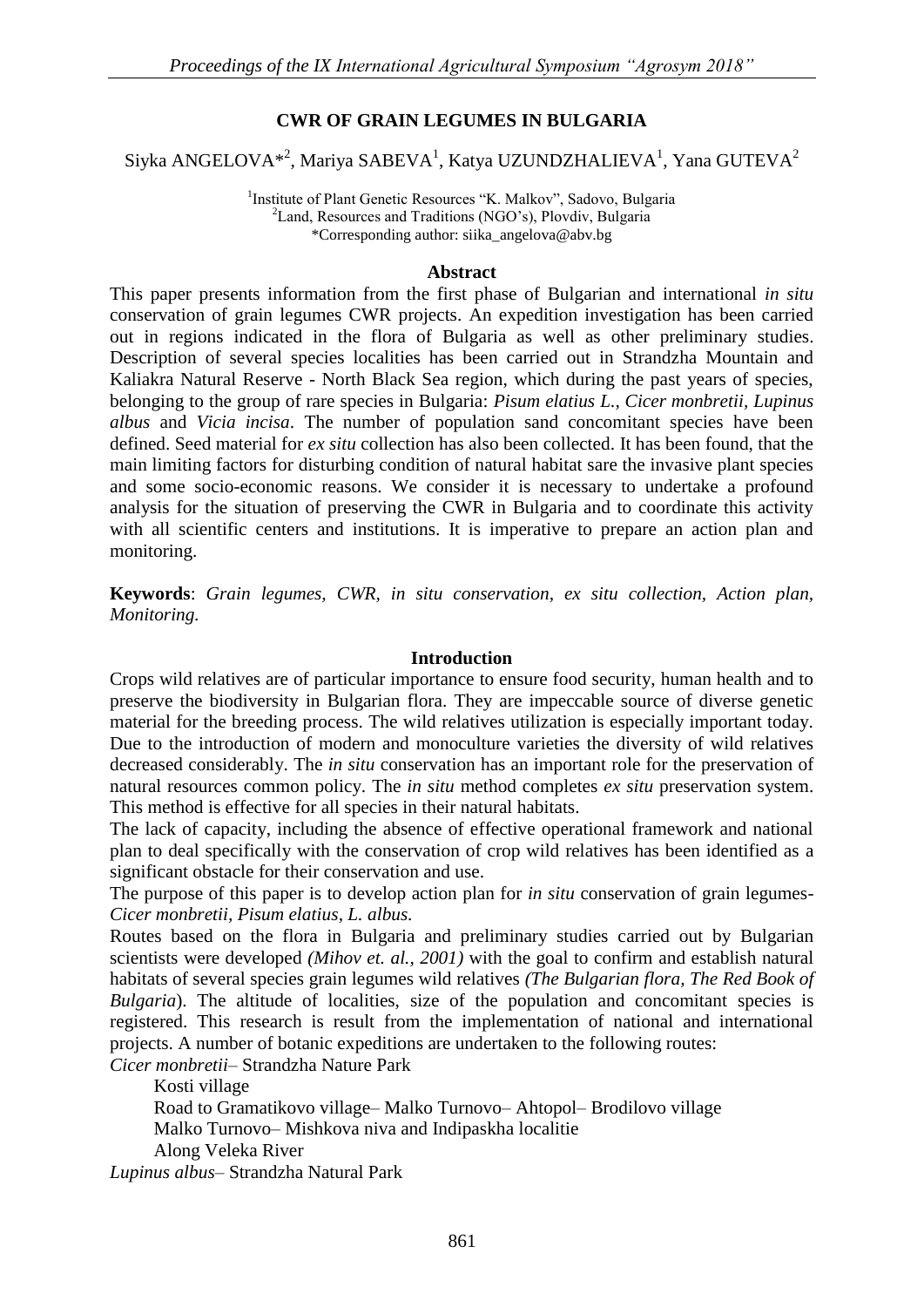Golyam Pazvlak locality situated in Varvara village *Pisum elatius*– Northern Black sea coast Kaliakra Archaeological Reserve Yaylata Archaeological Reserve

## **Materials and methods**

The research to the above mentioned areas has been conducted in 2006 -2016. An expedition investigation has been carried out in regions indicated in the flora of Bulgaria as well as other preliminary studies. Description of several species localities has been carried out in Strandzha Mountain and Kaliakra Natural Reserve - North Black Sea region, which during the past years of species, belonging to the group of rare species in Bulgaria: *Pisum elatius L., Cicer monbretii, Lupinus albus* and *Vicia incisa*. The number of population sand concomitant species have been defined. Seed material for *ex situ* collection has also been collected.

## **Results and Discussion**

1. *Cicer monbretii* is growing in localities in Strandzha Natural Park in an altitude up to 300 m



Important morphological features**:** A perennial, herbaceous plant with up right stem up to 80 cm high. Compound and non-pinnate leaves. The leaves are broad, elliptical, ovate, sharp toothed. The flowers are from 2 to 5, rarely single, in a loose grape-like in florescences in the axil. The banner is ovate, white. Wings are ovoid elliptic a land white. The keelis white with a purple spot. The pod is smooth, broad, oblong, brown, three-fourseminal. The seeds are round, brown or black. Depending on climatic factors the wild chickpea blossoms in the third ten days of May and ripens at the end of June / early July.

The first confirmed habitat of *Cicer monbretii* is on the road to Gramatikovo village– Malko Turnovo and has been registered by Miho Mihov in 2001.Our team discovered and marked habitats on the road to Ahtopol– Brodilovo village in 2010. The two habitats represent a group of plants or a single plant, situated not far from one another, close to the highway. Larger habitats of wild chickpea have been identified in Mishkova niva and Indipaskha localities during joint expeditions with Belgian colleagues held in 2012 and 2014. The habitats grow in proximity to oak forest on cinnamon forest soil. We observed a bigger plant groups occupying an area of  $15 - 20$  m<sup>2</sup>. Although the density is not great, the plant condition is good. Predominant are the species of the families *Poacea* and *Vicia ssp.* The species growing along the streets are vulnerable to road reconstruction and expansion, while these situated in proximity to the forests by sanitation cut, timber industry, excessive tourist impact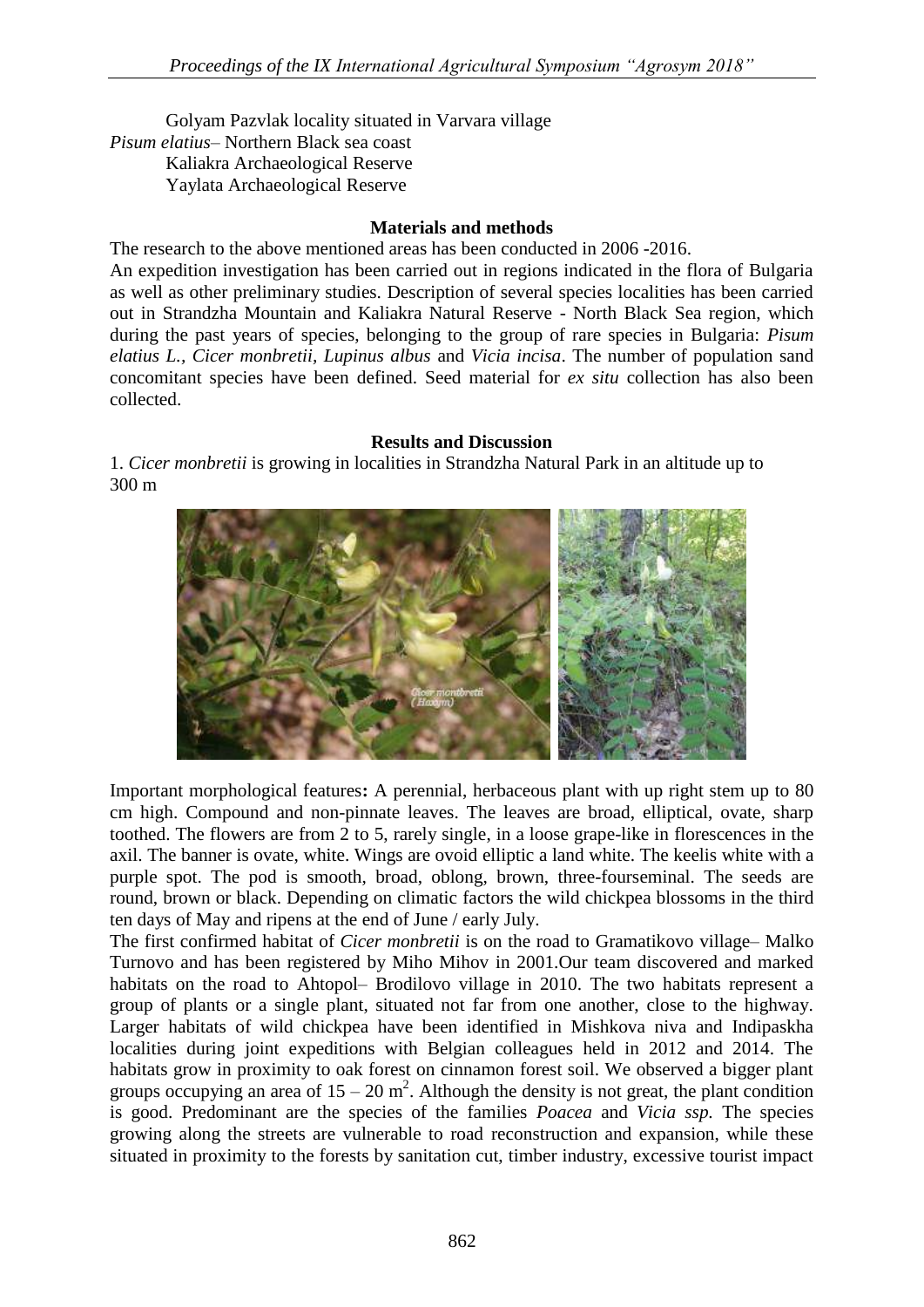are less vulnerable. Seeds from *Cicer monbretii* are collected and multiple growing field trials *(ex situ*) are carried out. All of them failed.

2. *Lupinus albus.* According to preliminary data of Strandzha Nature Park. Management Plan, the species is determined in Golyam Pazvlak locality at an altitude of 70 m-80 m. The locality is rocky with a slight slope.



Important morphological features: The stem is high, stright, branched, covered with white hairs. The leaves are palmated. The petals are pointed, back ovoid et the top, blunted. The stipules are long, soft, partially grown with the handle. The flowers are consistently located, with white color. The pods are oblong, fibrous, pinched with 4-6 seeds. The seeds are flattened, white or lightye llow, smooth, matt.

During the several investigations carried out by our team was discovered that the condition of *white lupin* population is good and it is not threatened by human activity. Natural disasters and erosion are considered as hazards. *Lupinus albus* is represented by single and small group of plants occupying an area of 1000  $\text{m}^2$  at distance varying from 10 m. to 15 m. As concomitant species is determined only *Aegilops,* because the research period coincided with the ripening phase of *white lupin*, while the other species have completed this phase. The habitat of *Lupinus albus* is markedfor *in situ* conservationand is a subject to deeper study to include it in *ex situ* collection.

*3 Pisum elatius*. During participation in within a project for Development of Management Plan for Kaliakra cape (situated in an altitude of 56 m.) the team has identified the species in 2000 – 2002. A joint expedition with French scientists and our registered organization for conservation of crop wild relatives and old indigenous varieties in 2016 confirmed that *Pisum elatius* grow in Kaliakra cape and is identified in Yaylata Archaeological Reserve (at altitude of 25 m).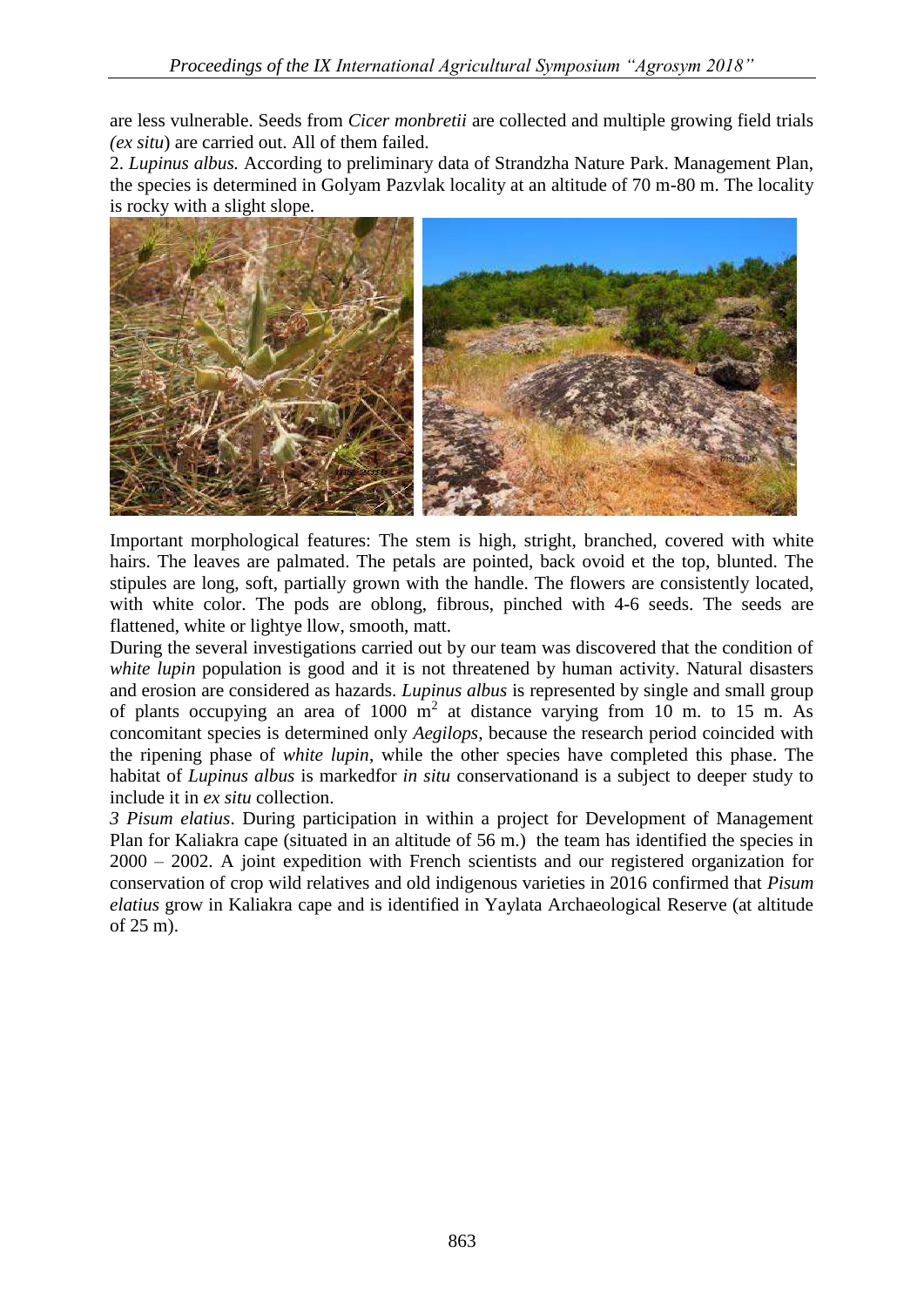

Important morphological features: The stems are semi-upright or semi-lodged, slightly branchy, nude. The stipules are ovate and elliptical. Compound leaf with three double leaves, elliptic terminal flower with tendrils. The inflorescence has one –two petals. The small glass is nude. The corolla is purple, elliptic prolong. Wings are elliptic, round. The pod is wide, linear, yellow or brown. The seeds are round, black or dark brown.

The habitat of wild pea growing in Kaliakra cape consists of single plants spread on several areas, while the one on Yaylata Archaeological Reserve the wild pea population is bigger, situated on an area with a length of 210 m. - 215 m and grown on larger areas. The condition of the populations is good. Concomitant species are from the family of *Poacea, Vicia ssp*, *Lathyrus ssp.* There is nearby large habitat of red *[Paeonia peregrina](https://bg.wikipedia.org/wiki/Paeonia_peregrina)*. We consider as danger of species destruction the climate, erosion as well as incorrect mowing forecast against invasive plants in the Reserve. We collected seeds and conducted multiple growing field experiments (*ex situ*). All of them failed. The long term conservation of crop wild relatives should be national policy supported by the European Union institutions.

### **Conclusion**

The conservation of grain legumes CWR has largely been neglected, due to the exclusion of the agencies responsible for the conservation of plant genetic resources for food and agriculture and those responsible for the conservation of wild plant populations in general or the habitats they grow. The annual monitoring performed at suitable vegetation periods and as well as the support from national bodies will allow long-term *in situ* conservation.

### **References**

Angelova, S., Y. Guteva, 2007, Study on the productive potential of some *Vicia* L. species. A periodical of scientific research on field and vegetable crops. Institute of field and vegetable crops, Novi sad, Serbia May 30-June 1, Pp .97-103.